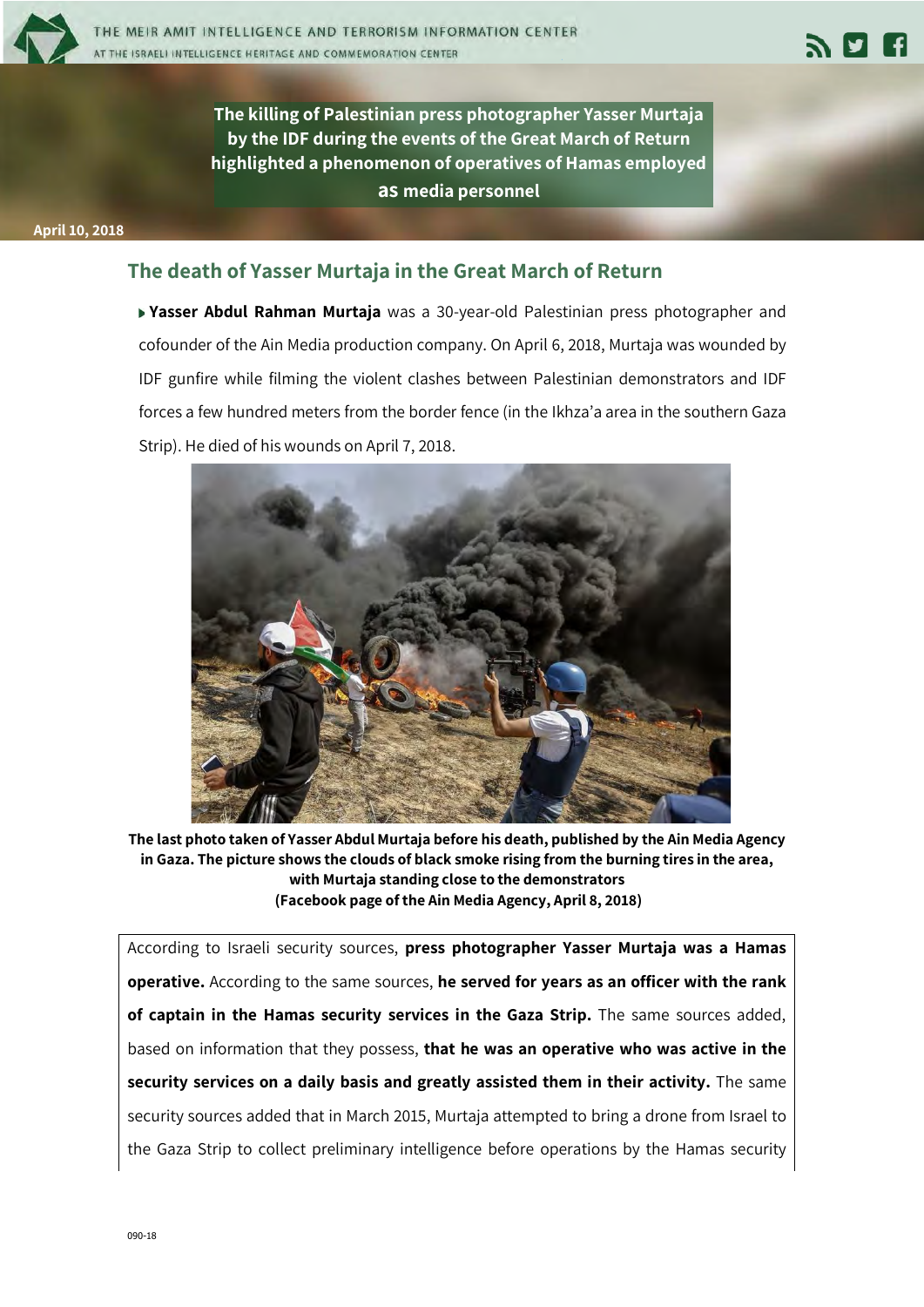services. Of late, Yasser Murtaja continued to work with senior Hamas internal security officials in the Gaza Strip, **many of whom made condolence calls at his family's home**  (Walla News website, article by Amir Bohbot, April 10, 2018).



**Senior Hamas police officials in the Gaza Strip, headed by Police Commissioner Taysir al-Batsh (right), making a condolence call (Gaza Police website, April 8, 2018)**

**The death of Yasser Murtaja was exploited by Hamas and the Palestinians for a propaganda campaign against Israel, in complete disregard of his affiliation with Hamas.** On April 8, 2018, the Palestinian Journalists Syndicate (PJS) held a demonstration in front of the UN headquarters in Gaza City, denouncing Israel's so-called aggression towards journalists. **Tahseen al-Astal**, a member of the Palestinian Journalists Syndicate, accused Israel of shooting at journalists for no reason and called on the UN secretary general to protect the lives of Palestinian journalists from Israel's so-called crimes (Al-Wataniya channel, April 8, 2018). **Salameh Maaruf, a Hamas operative who heads the government information bureau in Gaza,** published information **whose reliability is not clear**. According to the data published, since the start of the Great March of Return activities, 40 journalists have been injured by the IDF: 13 from live ammunition, two from gas grenades and the remaining 25 from smoke inhalation (Anatolia News Agency, April 7, 2018).

## **Employing terrorist operatives as media personnel as was the case in Operation Protective Edge**

**Yasser Murtaja's double role as media man and a Hamas operative is part of a wellknown phenomenon** that was exposed after Operation Protective Edge. As part of a project examining the names of the Palestinians killed in Operation Protective Edge, **the ITIC**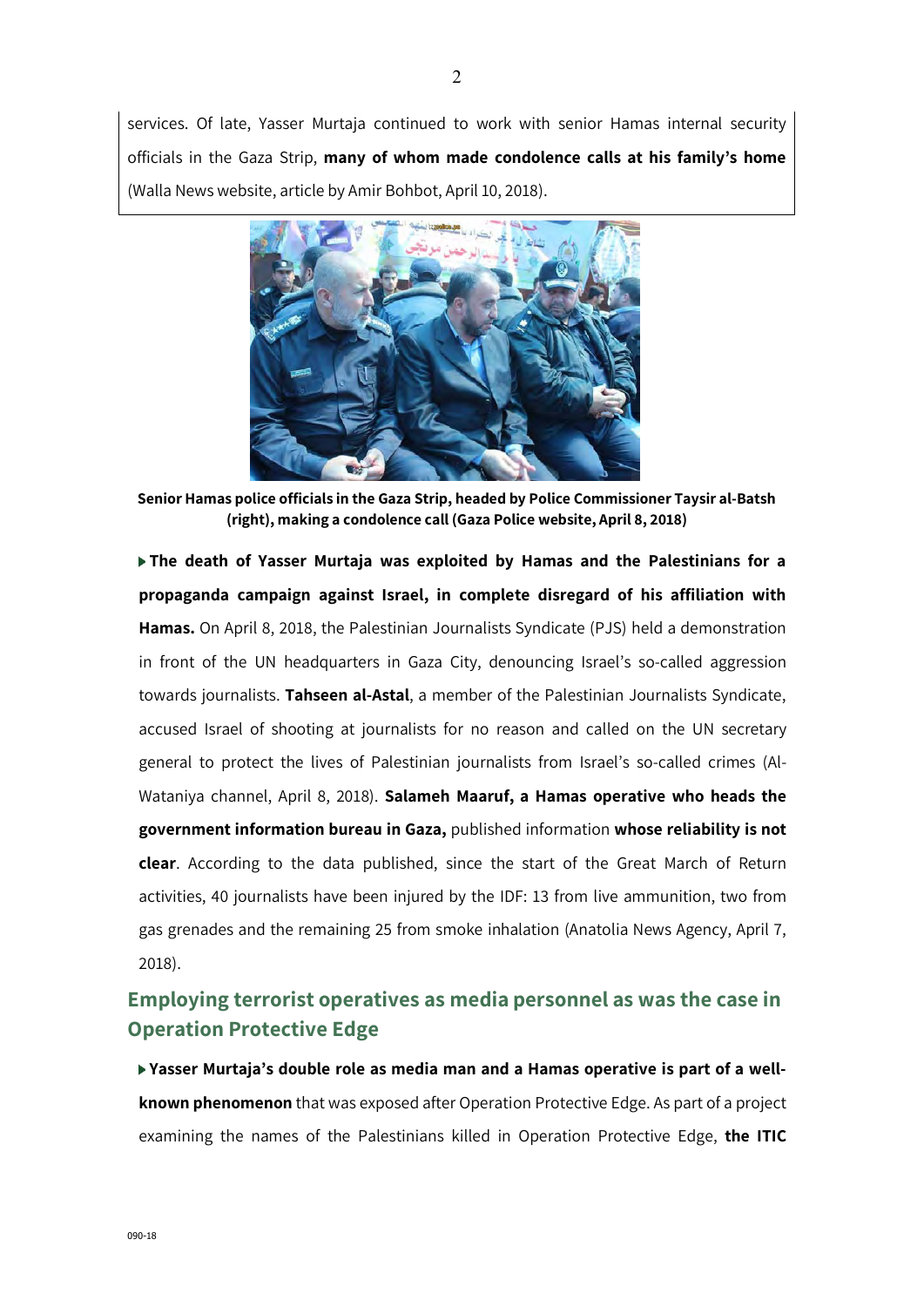**examined a list of 17 people killed in the operation who the Palestinians claimed were journalists.**

A thorough examination of the list revealed that **eight of the 17 names were operatives who belonged to Hamas and the Palestinian Islamic Jihad (PIJ), or who were journalists who worked for the Hamas media network.** The Palestinian Journalists Syndicate and the Gaza branch of the Palestinian Information Ministry, which were behind the list (and which are now participating in the anti-Israeli campaign following the death of Yasser Murtaja), **attempted to conceal the military identity of the "journalists" and**  presented them as media personnel for all intents and purposes<sup>1</sup>.

Moreover, the findings of the examination revealed that **only about a third of the journalists/media personnel who appeared on the list were killed in Operation Protective Edge while covering events on the battlefield as part of their journalistic assignments.** The rest were killed during the fighting in the Gaza Strip under circumstances unrelated to their journalistic work. The investigation also revealed that **at least two members of the media on the list were not killed by the IDF** and that their inclusion in the list of those killed (allegedly by the IDF) **is misleading** (the two people involved were an AP photographer and his interpreter, who were killed in a "work accident" during a ceasefire while covering the dismantling of duds by Palestinian policemen).

The conclusion of the examination conducted by the ITIC after Operation Protective Edge was that the list of **"the 17 journalists who were killed" was a manipulative list** designed to support the false claim that Israel had deliberately killed a large number of journalists, thereby committing a "war crime" (for which the Palestinians demanded that the "murderers" be brought to trial in international courts). All this was **part of the tactics of deception and deceit carried out by Hamas and its affiliated bodies on the lists of Palestinians killed in Operation Protective Edge, as part of the political, propaganda and lawfare campaign against the State of Israel.** The campaign currently being waged in the case of Yasser Murtaja is **a current manifestation of these tactics.**

<u>.</u>

<sup>&</sup>lt;sup>1</sup> For further information, see the ITIC's Information Bulletin from February 11, 2015: "Examination of the Names of 17 Journalists and Media Personnel whom the Palestinians claim were killed in Operation Protective Edge (Update No. 8)" http://www.terrorism-info.org.il/en/20771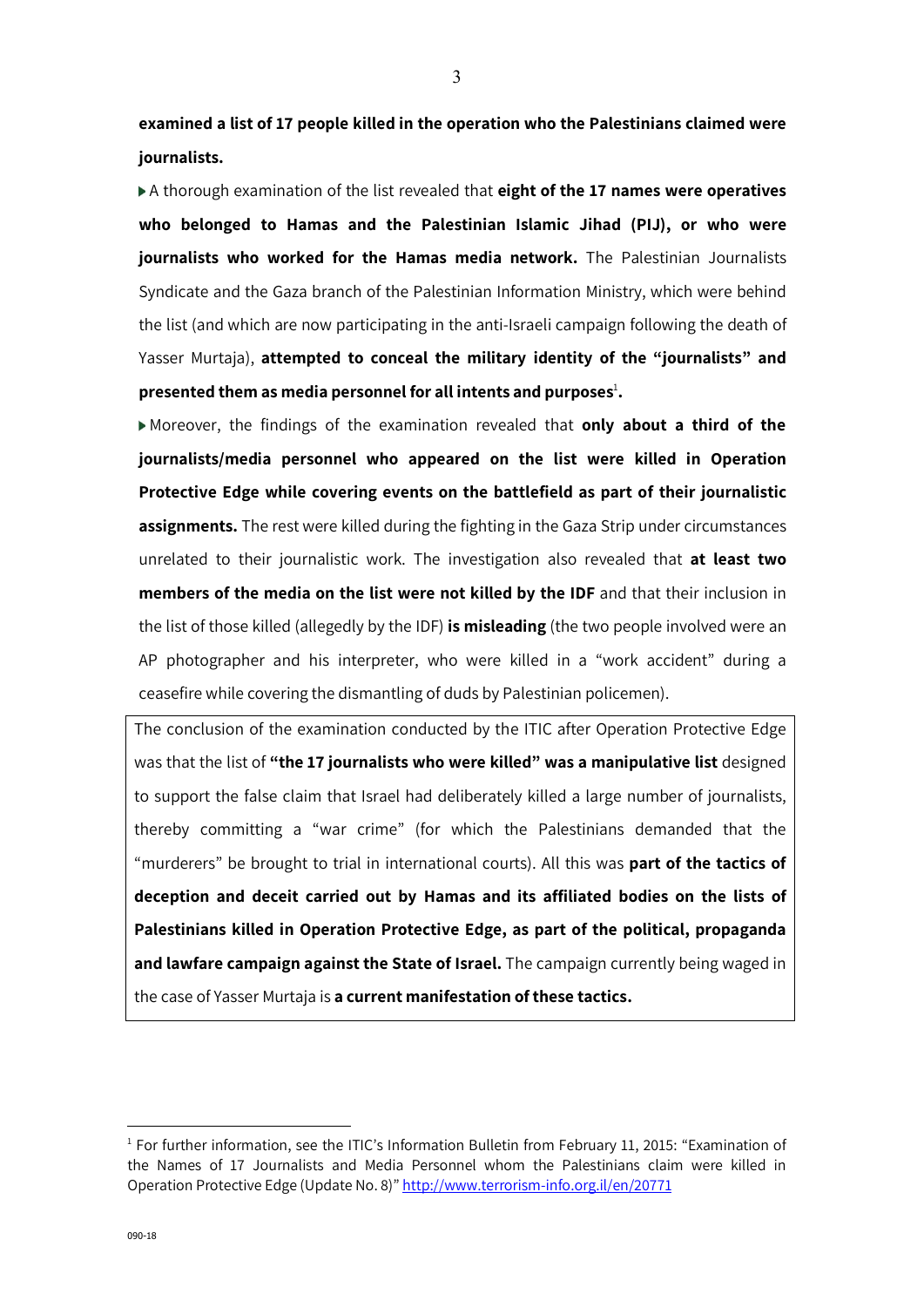**Abdullah Murtaja, a Hamas media man and military operative who was killed in Operation Protective Edge (a member of the same clan as Yasser Murtaja) 2**



**Abdullah Murtaja, member of the military information unit of the Izz al-Din al-Qassam Brigades, appearing in a video reading his will. After reading his will, Abdullah Murtaja notes that he belonged to the Shejaiya Battalion (the Gaza City Brigade) of the Izz al-Din al-Qassam Brigades (YouTube, October 30, 2014). A document published by the Palestinian Ministry of Information did not mention Murtaja's military identity and claimed that he was a journalist who worked at civilian media companies. Murtaja's name was included on the list of 17 journalists that the Palestinian Journalists Syndicate claimed had been killed in Operation Protective Edge.**



**Right: Abdullah Murtaja, who is described as "a fallen Izz al-Din al-Qassam Brigades media operative" (Al-Shahid al-Qassami al-I'lami), reading his will (YouTube, October 30, 2014). Left: Abdullah Murtaja carrying out media activity as a correspondent for Hamas's Al-Aqsa Channel (YouTube, December 12, 2013).** 

-

<sup>&</sup>lt;sup>2</sup> Additional examples of terrorist operatives who also served as journalists and media personnel appear in the ITIC's Information Bulletin from February 11, 2015.